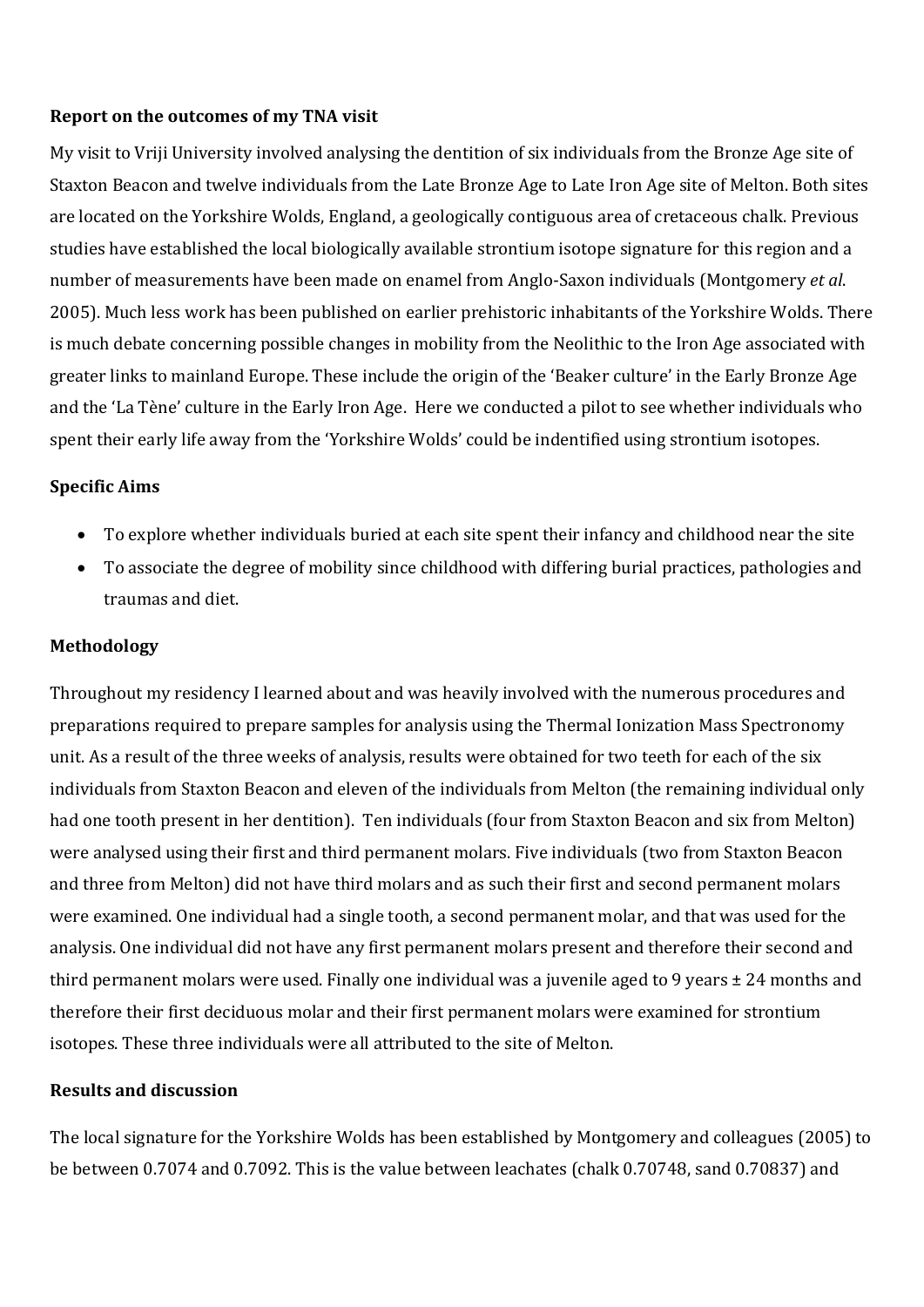metoric rainwater (0.7092) measured at sites in this area (Montgomery *et al* 2005: 128). The pilot data (below) show that several individuals from each site do not have Sr ratio consistent with spending their infancy and childhood on the Yorkshire Wolds. In some cases there is a difference between the M1, M2 and M3 (depending on available samples) indicating mobility or a move in residence between the ages of one to three  $(M1)$ , four to seven  $(M2)$  and seven to thirteen  $(M3)$  (Hillson 1996: 125). We cannot be sure where these individuals spent their childhood, the values above 0.7092 correspond to Jurassic found in vast area of the UK and mainland Europe (these values are underlined in Table 1). However there are also a number of individuals who do have Sr ratios consistent with them spending their childhood on the Yorkshire Wolds (see Table 1 for a summary of the findings).

No significant differences have been observed for both sites based on sex, age or pathology. Additionally, as the Melton site has a more detailed dating record, a pattern was examined based on dates throughout the Iron Age, however no additional differences or significances were found. A proposal has been submitted for radiocarbon dating of the Staxton Beacon individuals and upon completion the relationship between time period and strontium values will be examined further.

| Site      | Time      | Skeleton       | Tooth           | Sr value          | Tooth          | Sr value          |
|-----------|-----------|----------------|-----------------|-------------------|----------------|-------------------|
|           | Period    |                | 1               |                   | 2              |                   |
| <b>SB</b> | BA        | $\overline{2}$ | M <sup>1</sup>  | 0.709165±9        | M <sup>3</sup> | $0.709304 \pm 11$ |
| <b>SB</b> | BA        | 3              | M <sup>1</sup>  | $0.709380 \pm 8$  | M <sup>3</sup> | $0.709171\pm9$    |
| <b>SB</b> | BA        | $\overline{4}$ | $M_1$           | $0.708504\pm9$    | $M_3$          | 0.710093±9        |
| <b>SB</b> | <b>BA</b> | 7              | $M_1$           | $0.708089 \pm 10$ | M <sub>2</sub> | $0.708261 \pm 10$ |
| <b>SB</b> | BA        | 9              | $M_1$           | $0.709464 \pm 11$ | $M_3$          | 0.709015±9        |
| <b>SB</b> | <b>BA</b> | 11/12          | $M_1$           | $0.708670 \pm 10$ | M <sub>2</sub> | $0.708769 \pm 13$ |
| M         | IA        | 1032           | $M_1$           | $0.708923 \pm 10$ | $M_3$          | $0.708851 \pm 10$ |
| M         | IA        | 1184           | $M_1$           | $0.709042\pm9$    | X              | X                 |
| M         | IA        | 1489           | $M_1$           | $0.709455 + 9$    | $M_3$          | $0.709724 + 9$    |
| M         | IA        | 1823           | $M_1$           | $0.709540 \pm 10$ | M <sub>2</sub> | $0.709403 \pm 10$ |
| M         | IA        | 2554           | $M_1$           | $0.709868 \pm 14$ | M <sub>2</sub> | $0.709839 \pm 10$ |
| M         | IA        | 2722           | M <sub>2</sub>  | $0.709421 \pm 9$  | $M_3$          | $0.708950 \pm 7$  |
| M         | IA        | 3397           | $M_1$           | $0.709028 + 9$    | $M_3$          | $0.709172 \pm 11$ |
| M         | IA        | 3890           | $M_1$           | $0.708709 \pm 11$ | M <sup>3</sup> | $0.708522\pm9$    |
| M         | IA        | 4039           | DM <sup>1</sup> | $0.709364 \pm 11$ | $M_1$          | $0.709199 \pm 10$ |
| M         | IA        | 4075           | $M_1$           | $0.709876 \pm 11$ | $M_3$          | $0.709887 \pm 10$ |
| M         | IA        | 4297           | $M_1$           | $0.708892\pm 6$   | M <sub>2</sub> | $0.709202 \pm 11$ |
| M         | IA        | 6122           | $M_1$           | $0.709076 \pm 10$ | $M_3$          | $0.709713 \pm 10$ |

Table 1: Summary of normalised strontium findings.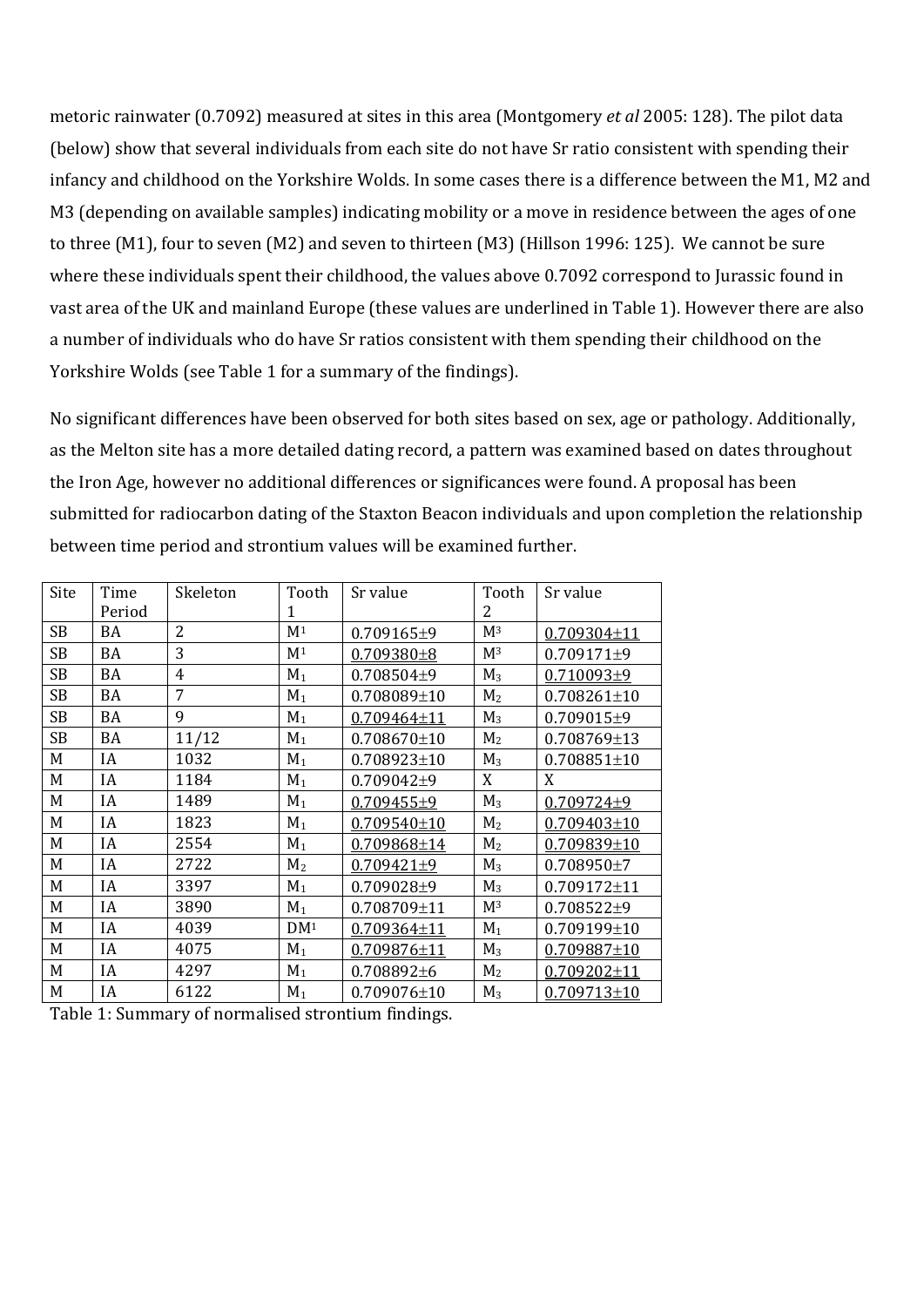

Chart 1: Strontium values for Staxton Beacon.



Chart 2: Strontium values for Melton.

## **Further work – light stable isotope analysis**

We are currently conducting carbon, nitrogen and sulphur isotope analysis of bone and dentine collagen and oxygen stable isotopic analysis of the enamel of these individuals. Carbon and nitrogen isotopes will